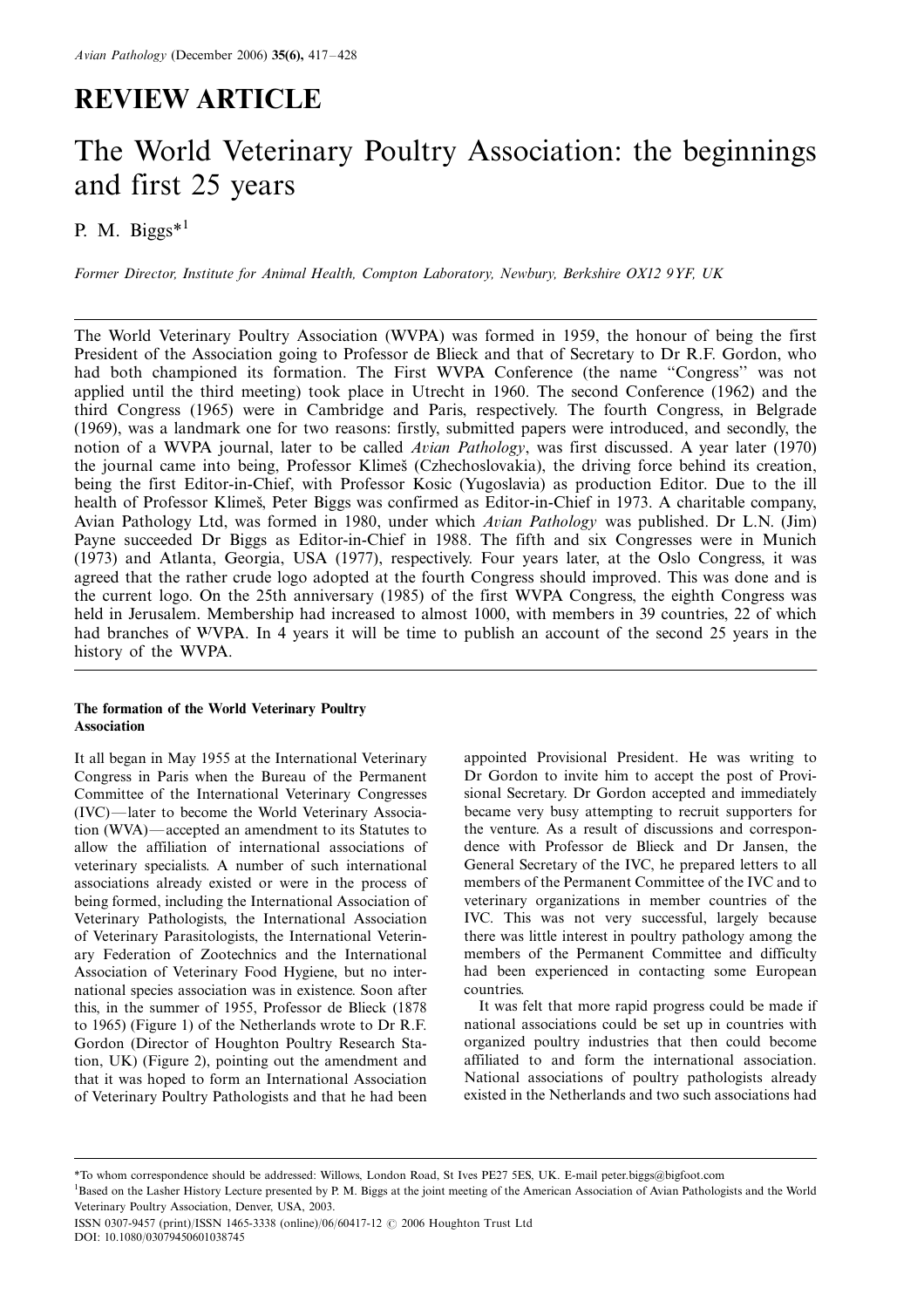

Figure 1. Professor L. de Blieck.

been established for some time in the USA, the Northeastern Pullorum Conference and the Northcentral Pullorum Conference (The American Association of Avian Pathologists (AAAP) was not formed until 1957). At that time there was no national association in the United Kingdom, but Dr Gordon believed that if one could be formed then the four national associations could form the basis of an international association and that correspondence and discussions through the Officers of these already established associations would facilitate progress

In January 1956, Dr Gordon wrote a letter to the Veterinary Record (Gordon, 1956) outlining the case for an international association and outlining the main principles that would govern affiliation to the Permanent committee of the International Congresses. He proposed a meeting, which took place in March that year in London, to inaugurate a National Association of Poultry Pathology and to discuss the formation of an international association. This meeting took place on 6 March 1956, resulting in an inaugural meeting of The British Veterinary Poultry Association in May that expressed support for the establishment of an international association. In the meantime Dr Gordon had been in correspondence with Dr Jungherr and Dr Van Roekel (two distinguished American veterinary poultry scientists), who replied saying they would fully support the formation of an International Association of Poultry Pathologists within the framework of the International Veterinary Congresses and that they



Figure 2. Dr R.F. Gordon. **Figure 3.** Professor A. Brion.

would discuss the matter at the next meeting of the Northeastern Pullorum Conference and would contact the Northcentral Pullorum Conference, the Chairman of the Pathology Section of Poultry Science and the American Veterinary Medical Association (AVMA). They felt these bodies would all support the proposition.

At the 16th International Veterinary Congress held in May 1959 in Madrid, the amendment to allow the affiliation of international associations of veterinary specialists was confirmed by the Bureau and came into force. At this Congress an exploratory meeting was held to consider the formation of what was now to be called the World Veterinary Poultry Association (WVPA). Dr Gordon told the meeting that national veterinary poultry associations were in being in Great Britain, the Netherlands, America and Japan that all supported the formation of a world association. Professor Brion (France) (Figure 3) informed the meeting that a national group had been formed in France and all 900 (sic) members were in favour of joining a world association! Representatives from other countries also supported this action. ''The meeting by acclaim, adopted the resolution proposed by Dr. Gordon and seconded by Dr. McKay, that a World's Veterinary Poultry Association (WVPA) be formed. It was the proposed by Dr. McKay and seconded by acclaim that Professor de Blieck be the first President of the Association.'' Draft Model Statutes were provided by the Permanent Committee of the IVC for consideration and were adopted by the Exploratory Meeting. Other officers outlined in the Draft Statutes appointed were: two Vice Presidents, Professor A. Brion (France) and Dr P. Levine (USA); Secretary, Dr R.F. Gordon (Great Britain); and Assistant Secretary and Treasurer, Dr W.M. McKay (Great Britain) (Figure 4 and Table 1).

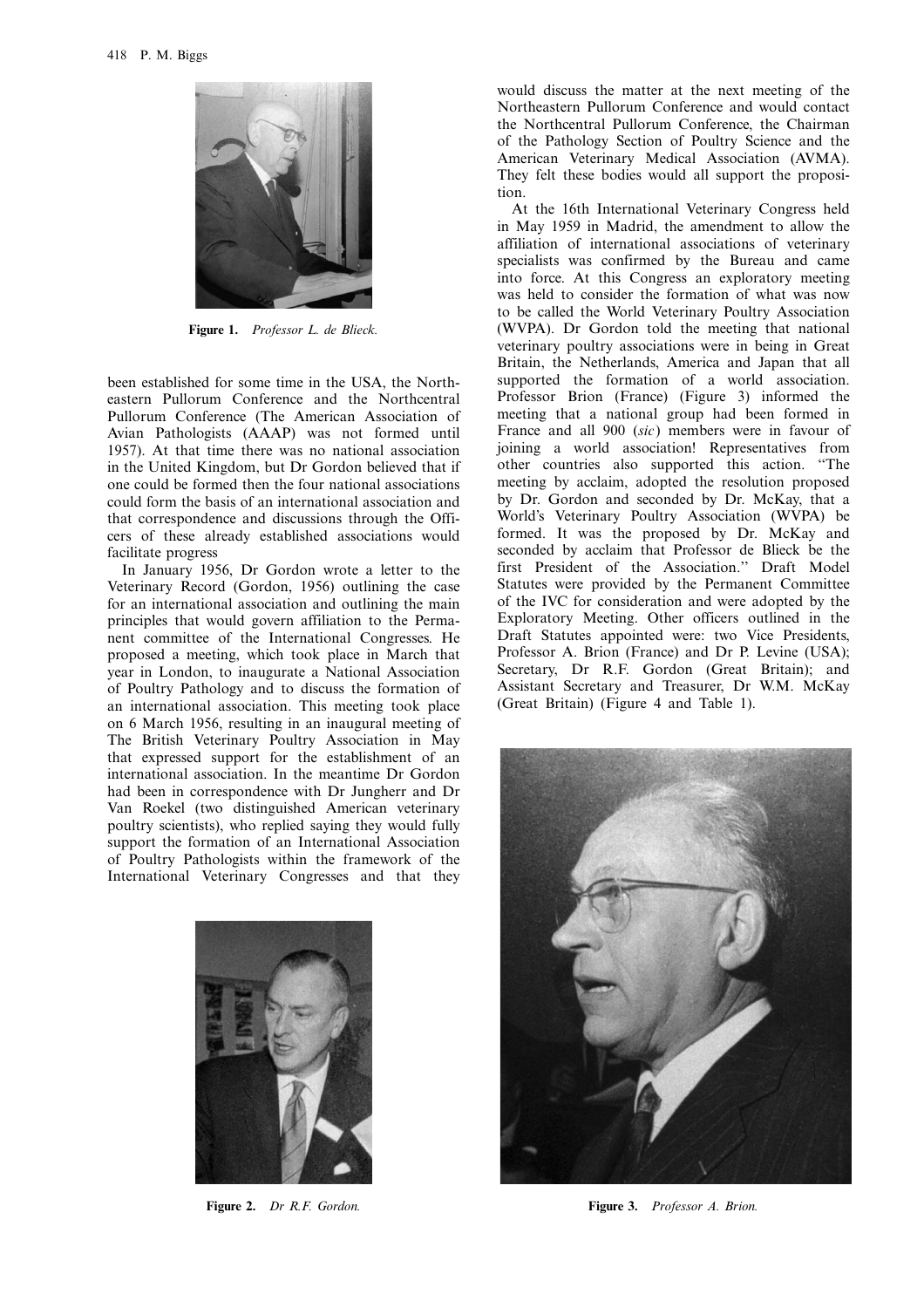

Figure 4. Dr W.M. McKay, Professor A. de Blieck and Professor A. Brion.

These individuals were key to the formation and early development of the WVPA. Professor de Blieck was an obvious choice as the first President because not only was he highly respected, but he was the initiator of the movement to form the WVPA. He was the grand old man of poultry pathology, being 81 at the time of being elected the first President of the Association. Professor Brion held a senior academic post in France and was a great supporter of an international association. He spoke English well and such beautiful French that even I could understand. He also was very kind and gave support to those of us who were at the time entering the field. The latter can also be said of Dr Levine, who was Chairman of one of the best known poultry disease departments in the world at Cornell University. He was a distinguished scientist and a great internationalist and was instrumental in gaining support for the Association in the USA. Dr Gordon was a well known poultry pathologist and is distinguished for developing Houghton Poultry Research Station into an internationally respected institute for which he was its first Director. He was my boss for 15 years, and from personal experience I can say that he also encouraged the young and those entering the field and gave them support. Finally, Dr McKay was a veterinarian employed in the pharmaceutical industry and was instrumental in gaining the support of that industry for this venture. What one can say about all these veterinarians is that they were passionate in forming and developing an international association of poultry disease scientists. Sadly, they all are no longer with us.

There were two meetings of the Bureau before the first General Meeting of the Association, which was held

Table 1. Interim Officers of the WVPA, 1959

| President               | Professor de Blieck (the Netherlands) |
|-------------------------|---------------------------------------|
| Vice Presidents         | Professor A. Brion (France)           |
|                         | Dr P.P. Levine (USA)                  |
| Secretary               | Dr R.F. Gordon (Great Britain)        |
| Assistant Secretary and | Dr W.M. McKay (Great Britain)         |
| Treasurer               |                                       |

during the first Congress in Utrecht, The Netherlands, in November 1960. The first of these two meetings was held in Paris in May 1960, for which Dr Gordon and Dr Levine gave their apologies, and was attended by Dr Jansen. The main business of the meeting was to hear a report from Dr McKay on the progress in the formation of the Association, to formulate an Agenda for the General Meeting to be held in Utrecht and to discuss the arrangements for the first Conference in Utrecht. Twelve countries had given figures of their probable membership and a further eight had appointed corresponding secretaries. To review and approve the new Model Statutes, to consider recommendations for office bearers and to consider the amount of individual membership fee were agreed items for the Agenda of the first General Meeting. It was reported that the first Conference which was to be held in Utrecht later in the year, was being organized by a local Netherlands Committee although the subjects and speakers were chosen by the Bureau. It was agreed that the Conference Fee would 10 ten shillings sterling and that there would be no social functions. The second meeting took place a month later at Houghton Poultry Research Station,



Figure 5. Professor J. Hoekstra, member of the Organizing Committee for the first Congress.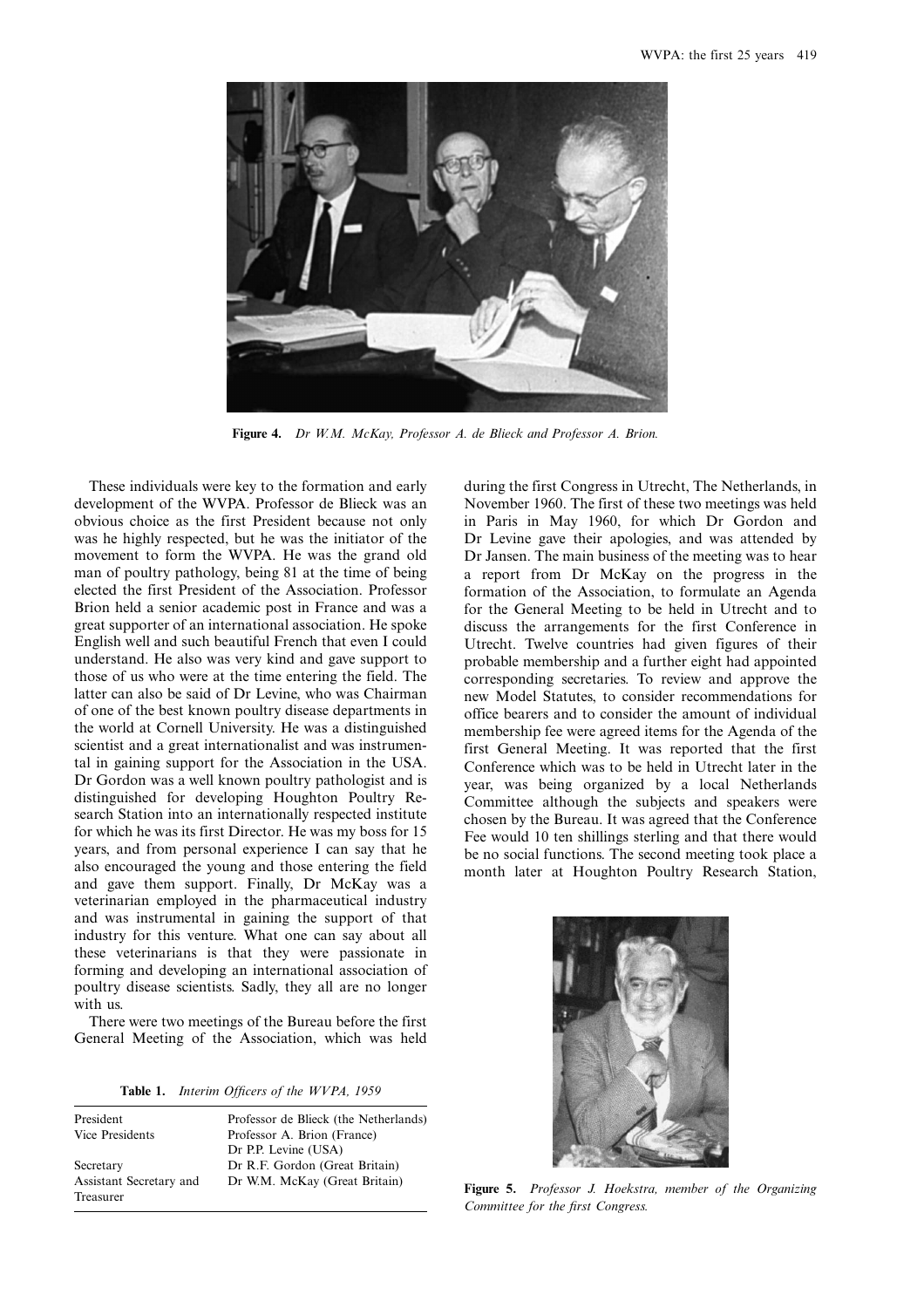England and was attended by the President, Professor de Blieck, the Secretary, Dr Gordon, and the Assistant Secretary/Treasurer, Dr MacKay. The amended Model Statutes were agreed and would be put before the General Meeting for ratification. Concern was expressed that out of 500 people circulated about the Association only 23 had become members by paying the subscription of 10 shillings. Dr Gordon reported that all but one of the proposed speakers had accepted and that he had had a letter from Professor Bankowski saying he intended to be present at the Congress and it was agreed that he should be invited to speak to fill the one vacant spot. Finally a report was read from Professor Hoekstra (Figure 5) of the Organizing Committee (a co-organizer was Dr Zuijdam, who kindly provided most of the photographs used in this paper; Figure 6), and concern was expressed over the lack of support. Only 17 people had informed the Treasurer of their intention to attend. There was clearly serious concern over the viability of the Congress and procedures were put in place to raise funds. These were successful because the first Conference duly took place in November 1960. However, there were insufficient funds for the provision of simultaneous translation. Where called for, members of the Association volunteered to provide translations into French and German.

Statutes. At this point it would be worthwhile to record briefly the history of the Association's Statutes. As already mentioned, the Permanent Committee of the IVC had provided recommended Draft Model Statutes. These were adopted by the exploratory meeting held in Madrid in 1959. At the second meeting of the WVPA Bureau held in June 1960 a number of amendments to the Model Statutes were agreed, and at the fist General Meeting of the Association held during the first Conference in Utrecht in 1960 the amended model Statutes were unanimously accepted and it was announced that affiliation to the WVA had been accepted. Over the years numbers of amendments were made to the Statutes, and at the Bureau meeting held during the WVA Congress in Moscow in 1979 many further amendments were proposed, which was now leading to confusion. Dr L.N. (Jim) Payne suggested that it would help if the Statutes were rewritten, and he very kindly agreed to do this. After consulting Bureau members he would present the rewritten Statutes to the Bureau and General Meeting to be held in Oslo in 1981, at which meeting the new Constitution and Rules were approved.

#### First Conference

The first Conference was attended by 160 members from 20 countries and 11 papers were presented. The General Meeting was split into two sessions, part at the beginning of the Conference and continued at the end. It was presided over by the President, Professor de Blieck, and for his Presidential address he presented an historical survey of the formation of the WVPA and it aims and objects. The Meeting heard from the Secretary that 800 veterinarians from 24 countries had indicated their intention of joining the Association and that there were now national associations in the USA, the United Kingdom, the Netherlands, France, Western Germany and Japan. He also announced that the Association's application for affiliation to what by now was called the WVA had been accepted. The treasurer pointed out that the financial position was satisfactory, which was largely due to donations from pharmaceutical and feed compounding firms in the United Kingdom. The statutes that had been previously circulated and had been accepted by the WVA were adopted unanimously. The Meeting was resumed at the end of the Conference and was preceded by a brief ceremony when Dr Blount, veterinary advisor to the feed compounder British Oil and Cake Mills, presented to Professor de Blieck, in the name of the British Veterinary Poultry Association, a President's chain of Office that was a gift from his organization (Figures 7 and 8). Because the current officers were provisional and not elected at a General Meeting, there was need to elect officers for a 4-year period. Professor de Blieck was elected Honorary Life President by acclaim as a tribute to his work in the inauguration of the Association. Dr Brion was elected President and Dr Gordon and Professor Levine elected Vice Presidents. Dr McKay was elected Secretary/Treasurer and Professor Fritzsche (West Germany) elected Assistant Secretary Treasurer (Table 2).

This Conference was historic for two reasons. Firstly, it legitimized the creation of the WVPA; and secondly, it introduced the name Marek's disease. Two papers were presented on the Classification of the Avian Leukosis Complex and fowl paralysis—one by Dr J.G. Campbell and the other by Dr P.M. Biggs, who suggested that the term Marek's disease be used



Figure 6. Dr D.M. Zuijdam, member of the Organizing Committee of the first Congress, and Dr Stableforth, Director of the Central Veterinary Laboratory, Weybridge, England. Figure 7. President's Chain of Office.

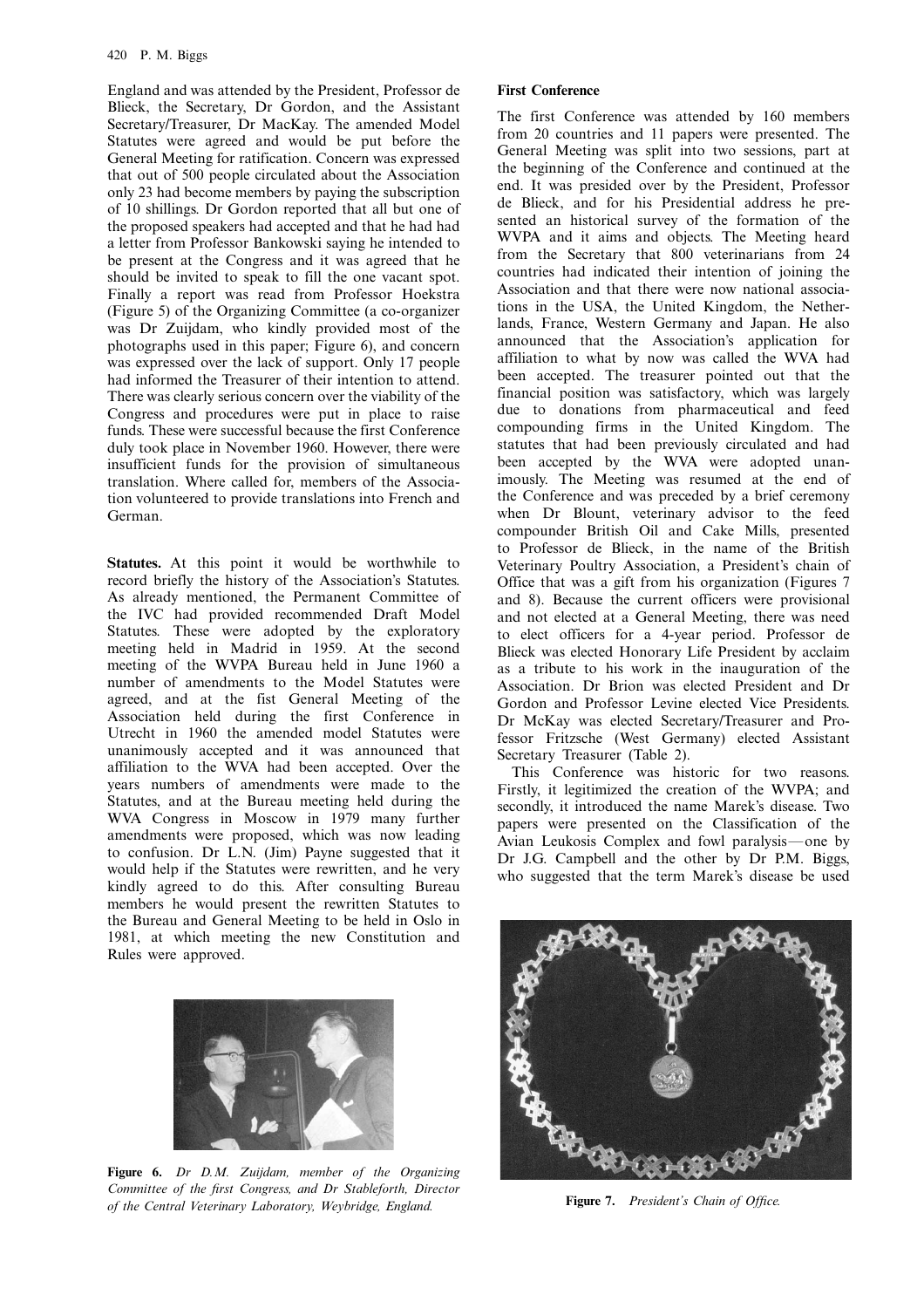

Figure 8. Medal on President's Chain of Office.

to describe fowl paralysis and its associated tumours. The Conference was unique in that four resolutions were put before the General Meeting. They were all accepted, and the first resolution was a recommendation for the classification of avian leucosis and fowl paralysis, which separated the leukoses and fowl paralysis and recommended the term Marek's disease for the latter, which went as follows:

> ''We, the first conference of the World Veterinary Poultry Association, recommend that the following classification of the leucosis complex and fowl paralysis be adopted by veterinary research workers in order to clarify the nomenclature in the world literature:''

| Marek's disease | Neural form<br>Ocular form<br>Visceral form |                    |
|-----------------|---------------------------------------------|--------------------|
| Osteopetrosis   |                                             |                    |
|                 | Lymphoid                                    | Diffuse<br>Nodular |
| Leucosis        | Myeloid                                     | Diffuse<br>Nodular |
|                 | Erythroid                                   |                    |

Proposed by Dr J.G. Campbell and Dr P.M. Biggs.

The second resolution concerned Newcastle disease and infectious bronchitis:

> ''In extensive poultry-keeping districts, Newcastle disease should be eradicated by a slaughter policy and

Table 2. Officers elected at the General Meeting of WVPA held in Utrecht in 1960

| Honorary Life President | Professor de Blieck |
|-------------------------|---------------------|
| President               | Professor A. Brion  |
| Vice Presidents         | Dr R.F. Gordon      |
|                         | Dr PP Levine        |
| Secretary/Treasurer     | Dr W. M. McKay      |

legislation, but where intensive management is employed, it will be necessary to use flock immunity methods.

Infectious bronchitis should be controlled by vaccination using live virus vaccine, the strain characteristic of the vaccine virus to be agreed on a regional basis.''

#### Proposed by Prof. Hoekstra.

The third resolution was about mycoplasmosis:

''That the term ''Nelson's mycoplasmosis'' be adopted to cover diseases heretofore referred to as C.R.D. in chickens and infectious sinusitis in turkeys which are caused by Mycoplasma gallisepticum.''

#### Proposed by Prof Brion and Dr Bankowski.

The final resolution dealt with avian encephalomyelitis:

"As the modes of transmission of avian encephalomyelitis are not yet perfectly clear, and as it is impossible, in the present state of our knowledge, to detect virus carriers, no vaccination programme can be proposed. Further studies are necessary for a precise epidemiology.''

#### Proposed by Dr Guillen.

I have included these resolutions because of their interest in relation to the subsequent development of knowledge and procedures for the control of these diseases.

Figure 9 illustrates the room used for the first conference and includes most of those who attended the Conference. I remember this room and the Conference vividly because at the end of my talk on the classification of the avian leucosis complex, when I asked for my last slide, which was the culmination of my talk presenting a suggested new classification, I was told there were no more slides! After some discussion with the projectionist to no avail I was forced to explain my classification without illustrative support. After my talk I went to collect my slides only to find the last slide in the projector!

It is interesting to note that at the next meeting of the Bureau, which took place in Paris in May 1961, there was a discussion on the first Conference that considered that the arrangements had been satisfactory but for the absence of simultaneous translation. The conclusion of this discussion was that it was an expensive item and it was agreed that the Association should have one official language, English, and that this should be added to the Statutes of the Association. However, I cannot find any record of this occurring. Also of historical interest was a discussion on the publication of the conference proceedings. Dr Gordon outlined the arrangements for the conference papers to be published by the British Veterinary Journal. He also reported that he had a letter a few days ago from *Avian Diseases* offering their services as the official journal of the Association. The view was put forward that Avian Diseases would be more suitable because the British Veterinary Journal was a general veterinary journal and it was pointed out that it would appeal more to Americans and make the Association less European in character. However, as arrangements had been proceeding with the British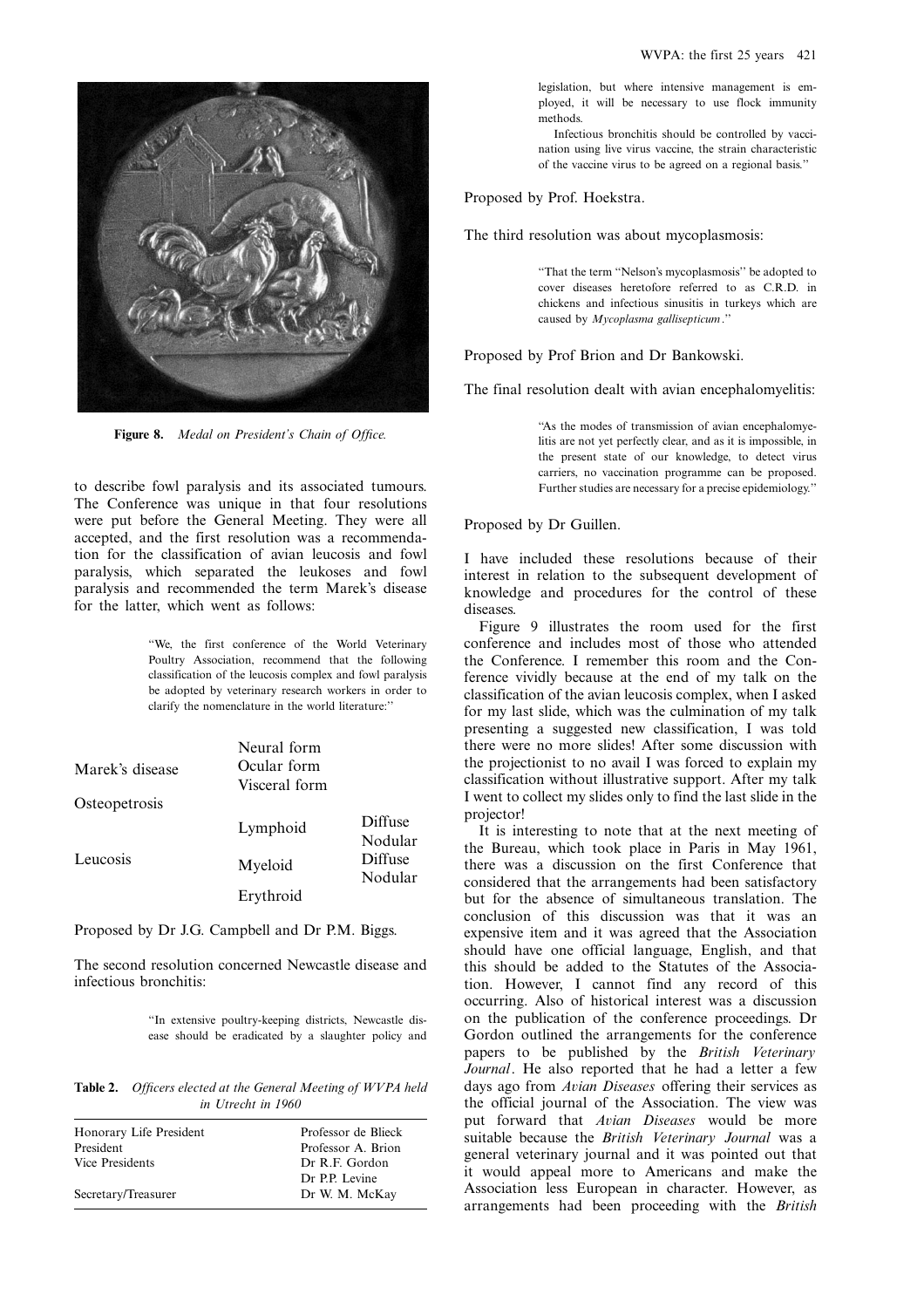

Figure 9. Auditorium during the first Conference.

Veterinary Journal it was agreed to accept their offer for this occasion. The proceedings of the first Conference were duly published in the British Veterinary Journal (1961). The proceedings were preceded by an Editorial, from which comes the following extract:

> ''There has been a tendency to belittle the efforts of the veterinary profession in the control of avian diseases. Although this may be true as far as direct contact between the veterinary practitioner and the poultry farmer is concerned, it is equally true that the poultry industry could not have expanded as it has done, to become one of the major branches of agriculture in most countries, without the efforts of the relatively few avian pathologists, diagnosticians, and veterinary field officers. The successful formation of the World Veterinary Poultry Association as an affiliated branch of the World Veterinary Association is a gratifying indication of our profession's increasing interest in this highly important field of food production.''

At the Utrecht Conference, Sweden and Yugoslavia had offered to act has host country for the next Conference in 1962. It was agreed that they should be asked if their invitations still stood, and if not the Conference would take place in Cambridge, England.

#### Second Conference

The second Conference was held in Cambridge in September 1962 and was attended by about 200 delegates from 18 countries. Eight papers were presented and in addition a symposium on ''Disease control in different countries'' was held. Honorary translators were appointed from the delegates. The WVPA held its first banquet in the glorious surroundings of King's College, which was preceded by a reception at which all delegates were received by the President Professor Brion. This established a tradition of banquets at congresses. At the Bureau meeting held at the Conference, the Treasurer reported that the Association funds stood at £2358. It was agreed to accept the offer from the British Veterinary Journal to publish the proceedings of the

Conference (British Veterinary Journal, 1963). It was reported that 35 papers had been submitted for the 13th WVA Congress to be held in Hanover in 1963, which was the first occasion when the Association had been responsible for the programme of the Poultry Section of a WVA Congress.

The Second General Meeting of the WVPA was held during the WVA Congress in Hanover in 1963, when the entire Bureau resigned and was re-elected. From two invitations to host the next conference, one from the AAAP and the other from the French Association, it was agreed by a large majority that the next conference be held in Paris in 1965, indicating the strong European influence within the Association in its early days.

#### Third Congress

The third Congress (note the change from conference to congress) was held in Paris in September 1965, during which 25 papers were presented in four sessions: 1, economic losses due to poultry disease and the role of the veterinary profession in its control; 2, transmissible avian tumours; 3, nervous diseases of poultry; and 4, infectious bronchitis. Simultaneous translation was provided at a cost of 7000 New Francs. The attendance was over 300 from 25 countries. A reception given by the President, Professor Brion, during an evening cruise on the Seine was followed by a banquet in the Palais d'Orsay. Tours were arranged and there was a ladies programme. At the Bureau Meeting it was announced that the Association's funds now stood at £1373 and it was agreed to offer £200 to the WVA Congress to be held in Paris in 1967 because of the shortage of WVA funds. Subjects and speakers were agreed for submission for the 14th WVA congress in Paris. It was agreed that the Bureau should be enlarged by at least two members because of the increasing numbers of member countries. For this the Statutes would need altering, and it was agreed that a resolution would be drawn up and sent to Dr Janssen for the approval of the WVA. Condolences were sent to Madame de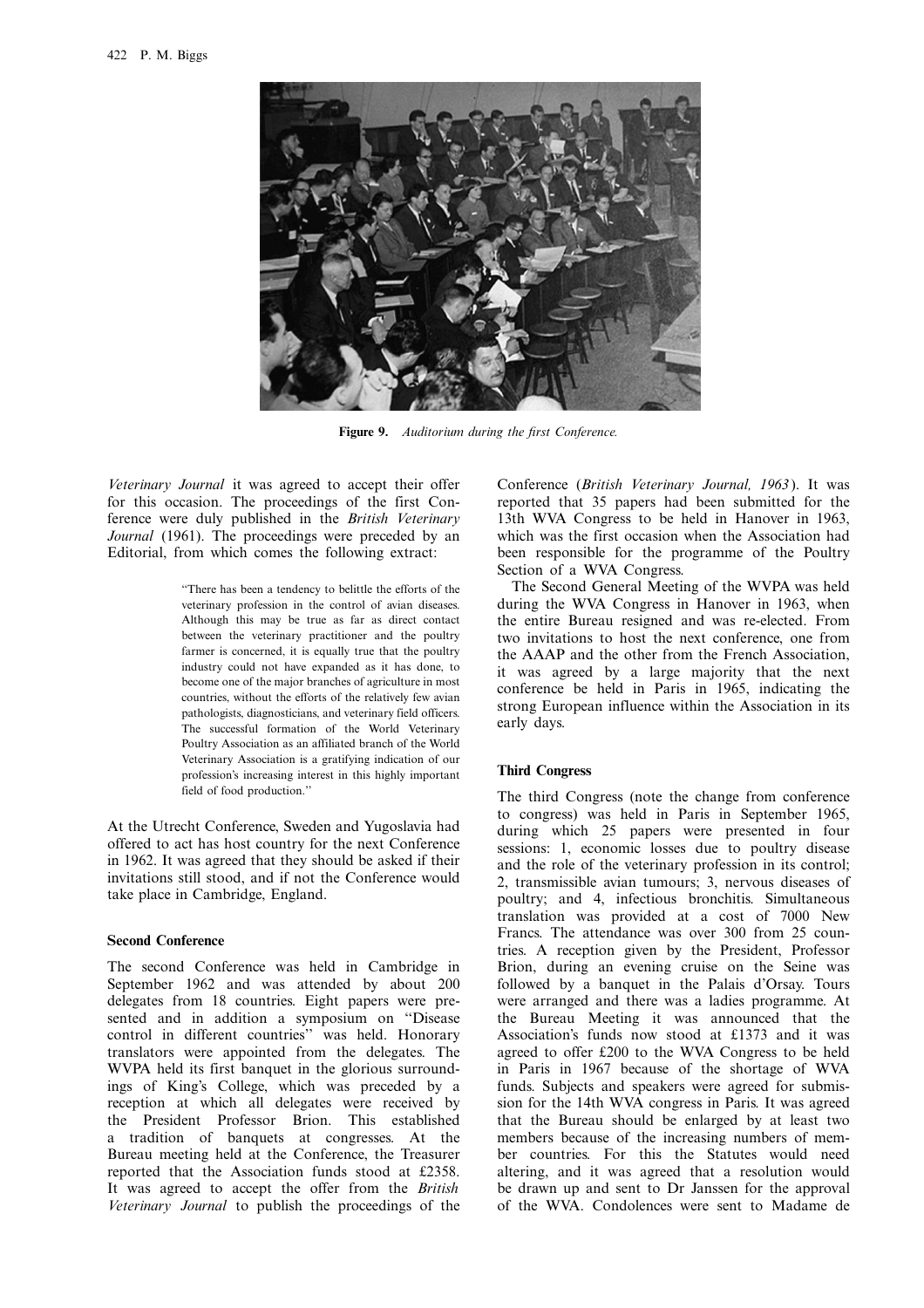Blieck on the occasion of her husband's death. Professor de Blieck had been instrumental in the establishment of the Association.

A general Meeting was held during the WVA congress in Paris in 1967 at which the election of Officers took place as follows: President, Dr Gordon (UK); Vice Presidents, Dr Mckay (UK) and Dr Fritzsche (West Germany); Secretary Treasurer, Dr Garside (UK). In addition, eight members were elected to the Bureau.

#### Fourth Congress

The fourth Congress was held in Belgrade in September 1969, at which there were 600 attendees from 31 countries and 109 papers were presented in eight sessions. There was a change of policy from all papers being given by invitation to the inclusion of submitted papers. Holding the Congress in Yugoslavia facilitated attendees from Eastern-block countries. Apart from the success of the sessions the General Meeting is memorable for the initiation of what is likely to have been the most important activity of the Association since its formation. The Meeting first went through the usual business. It was told that membership was now 445 with branches and members in 15 countries and that the funds stood at £1200. The subjects for the poultry section of the WVA Congress to be held in Mexico City in 1971 were agreed, and Munich was announced as the venue for the Vth WVPA Congress in 1973, thus establishing a cycle of activity that was maintained until 2001. This cycle contained a congress every 4 years and the Poultry Section of the WVA congress held between WVPA Congresses. Bureau meetings were held at each of the events and a General Meeting at the WVPA Congresses. When it came to the election of officers, Dr Gordon announced that he did not wish to stand for re-election. Dr Levine (USA) was elected President, and in his absence Dr Gordon handed over the chain of office to Dr Calnek who was representing Dr Levine. Dr Gordon was elected by acclaim as an Honorary Life President in recognition of all he had done to help found the Association. Dr McKay and Professor Kosic were elected as Vice Presidents. Although Dr Garside had expressed a wish to relinquish the office of Secretary/Treasurer he was prevailed upon to accept re-nomination for the time being. In addition to the existing members of the Bureau, four new Bureau members were agreed.

Avian Pathology. At the end of the meeting, Professor Klimeš (Czhechoslovakia, Head of the Poultry Department and later Dean of the Veterinary Faculty in the School of Agriculture, Brno) proposed that a working party be formed to examine the possibility of establishing a European journal of avian diseases. He stated that he and Professor Kosic were willing to be members and he would like to receive nominations of others who would be interested to join them. There was considerable discussion on this proposition but not much enthusiasm. Even so it was agreed that the possibilities be explored of launching a WVPA journal. This was to start a ball rolling that would end up with the WVPA having a journal that was truly international. If it had not been for the drive and belief in

the project by Professor Klimeš it would have been unlikely to have come to fruition.

Professor Klimeš and Professor Kosic made enquiries of the membership and favourable opinions were received. The matter was again discussed at a meeting of a number of Bureau members at the World's Poultry Science Association Congress in Madrid in September 1970. A summary of their views was sent by Klimeš to Dr Garside, Secretary/Treasurer of the WVPA, who then circulated the proposals to all members of the Bureau for their comments. On the basis of these, Dr Garside sent to the Bureau members a firm set of proposal that, if agreed, would set in train the creation of a WVPA international journal, which was to be named Avian Pathology. The Bureau did agree and, at its meeting held in Mexico City in 1971 during the WVA Congress, Professor Klimeš was appointed Editor-in-Chief (Figure 10), Professor Kosic appointed production Editor (Figure 11), who guaranteed finance for the first year of four issues, and an Editorial Board consisting of Dr Levine, Professor Brion, Professor Gylstorff, Professor Petek and Dr Biggs was agreed. Dr Biggs (Figure 12), who had now become Secretary of WVPA, was asked to arrange a meeting of editors in Belgrade. The meeting in Belgrade took place at the end of 1971 under the Chairmanship of Dr Levine. His experience in establishing Avian Diseases and his wisdom was invaluable. Editorial procedures were agreed and the journal format was discussed. Plans were made to publish the first number in the autumn of 1972. This publication date was achieved and the



Figure 10. Professor Klimeš (on the right) and Dr Biggs.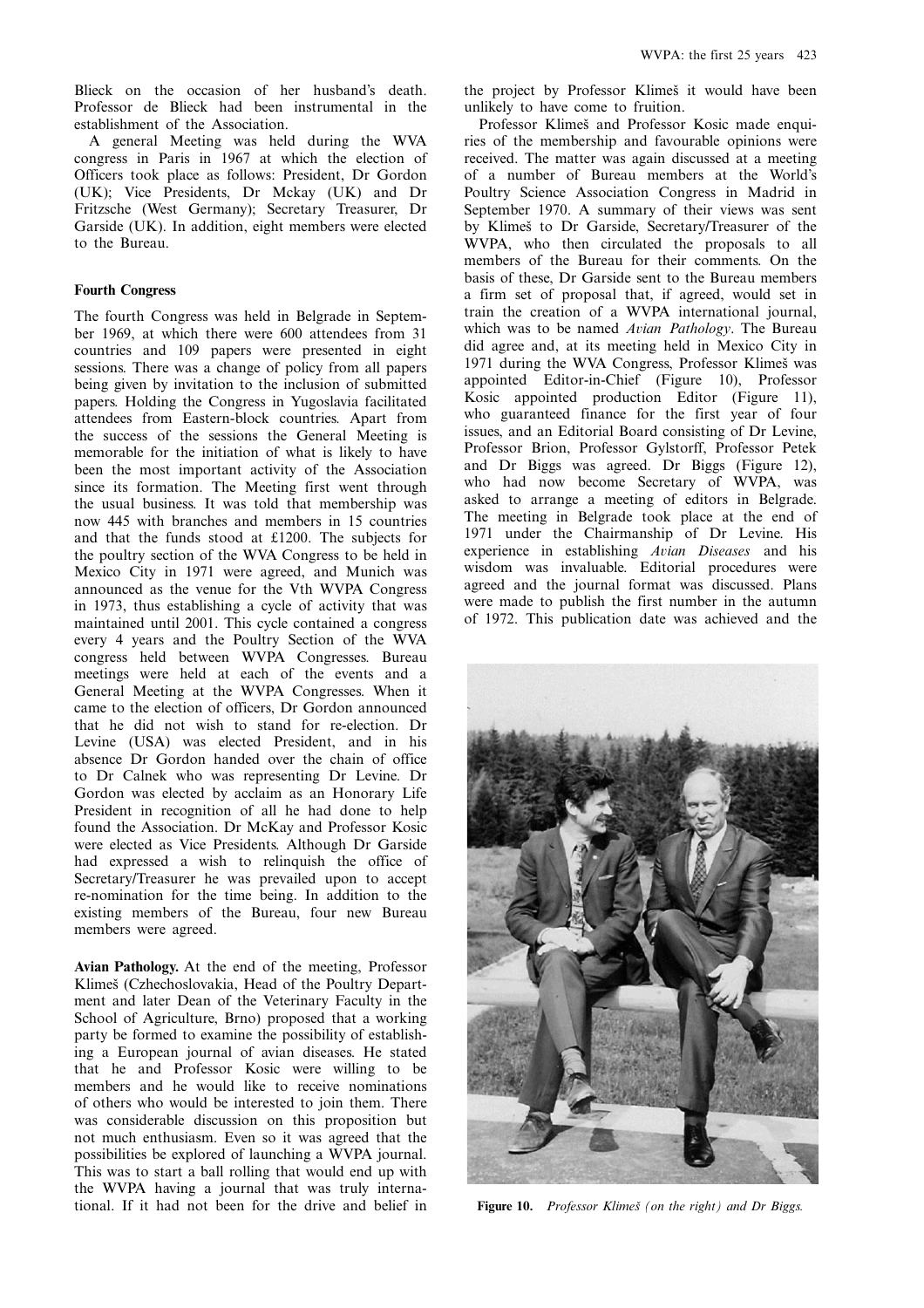

Figure 11. Professor Kosic (second from left) and Dr von Bulow (second from right).

number formed volume one. Volume two consisted of four numbers, as did subsequent volumes for many years. Unfortunately, due to ill health, Professor Klimeš was unable to continue with the editorship and I took over the duties of Editor-in-Chief temporarily. At the Bureau meeting held in Munich in 1973 I was confirmed as Editor-in-Chief and Dr L.N. Payne (UK) was appointed Assistant Editor-in-Chief. This team continued to edit Avian Pathology until 1987 when I decided to step down and was replaced in 1988 by Dr Payne who was joined by Dr B.M. Freeman (UK) as an editor.

Professor Kosic as Production Editor, ably assisted by Mrs J. Rodic, successfully produced the journal but not without considerable effort and time. Experience had shown that it was difficult and impracticable having the Production and Editorial Offices in different countries. It was agreed that the production should be moved to England. After much searching a suitably experienced small printer, E and E Plumridge Ltd, was found in England and the publishing of the journal was moved to England in 1974. Publication commenced in the United Kingdom with volume 4 in 1975. In order to financially



Figure 12. Dr P.M. Biggs.

protect the editors and bureau members and to remove liability to tax a charitable limited company, Avian Pathology Ltd, was formed in 1980 under which Avian Pathology was published. This had been agreed by the Bureau at their meeting in Atlanta in 1977. As the journal and later the Company had only small financial reserves, it was decided that it was necessary to build the reserves to a sum adequate to cover the costs of one year's publication.

This arrangement continued until 1991 when, with the Bureau's agreement, publication was put in the hands of a professional publishing house, Carfax, who from 1991 have produced the journal on behalf of the WVPA. This enabled an annual sum of money, derived from investments of the company (£50,000 at that time) and royalties from the publishers, to be used on a scheme to support young researchers throughout the world to make short training visits to laboratories and to attend appropriate scientific meetings and to support a lecture at WVPA congresses. The first grants were made in 1992 and the first Houghton Lecture was presented at the WVPA Congress in Sydney in 1993. In the meantime, the company's name was change to The Houghton Trust Ltd in 1992. In 1997 Dr Payne stepped down as Editor-in-Chief, and since then it has been in the capable hands of Dr Dave Cavanagh (UK).

#### Fifth Congress

Apart from giving the go ahead for Avian Pathology the Bureau meeting in 1971 in Mexico City accepted the invitation from the German Veterinary Association to host the Vth Congress in Munich in 1973, and a provisional programme was agreed. It also agreed to an amendment to the Statutes, a resolution to be put before the next General Meeting that would formalize the membership of the Bureau. It concerned the constitution of the Bureau. In addition to the current officers it proposed to include the Editor-in-Chief and Production Editor of Avian Pathology together with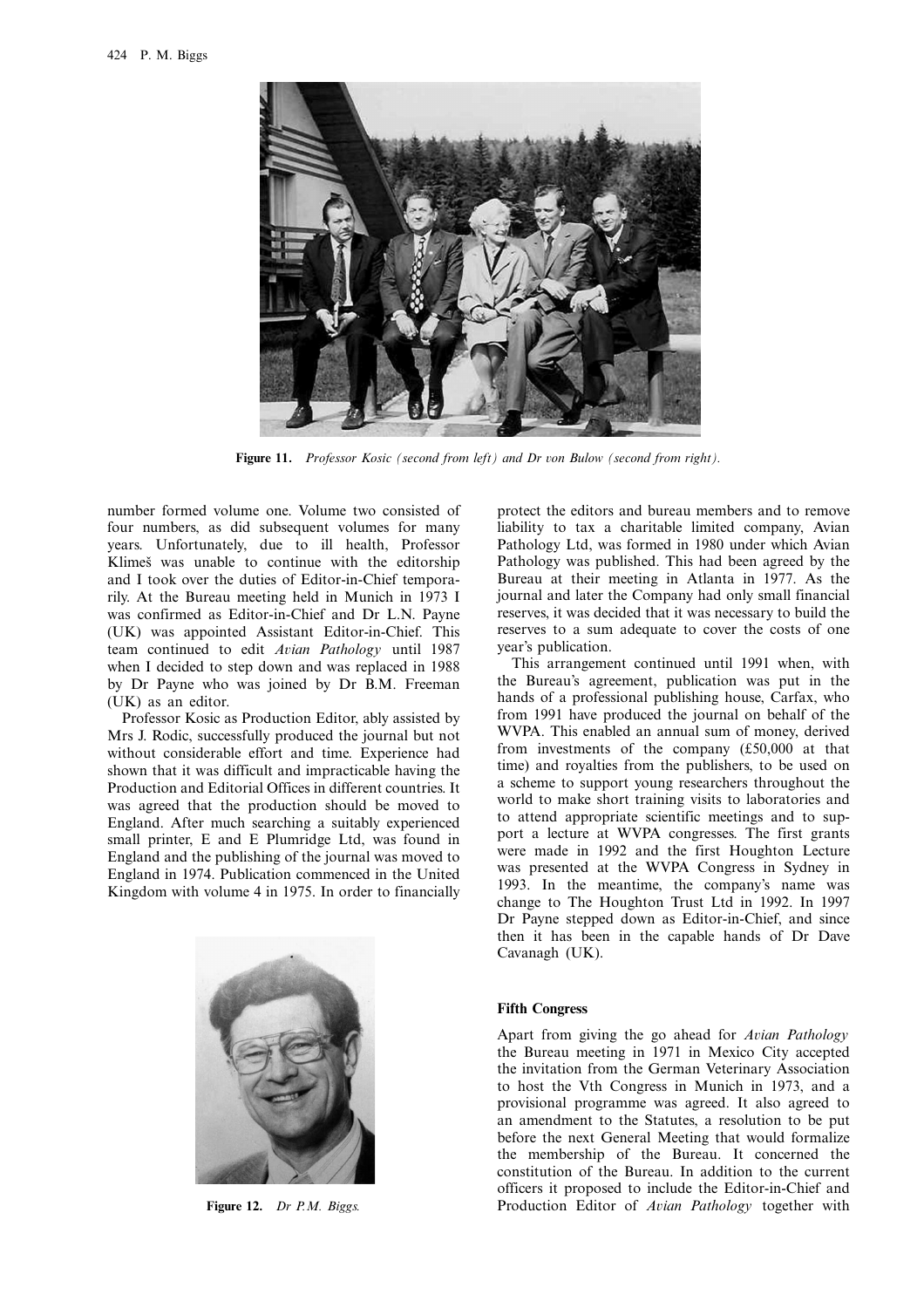

Figure 13. Dr Y. Samberg opening the VIIIth Congress in Jerusalem, with Dr L.N. Payne (Secretary/Treasurer) in the centre and Dr P.M. Biggs (President) on the right.

ordinary members who shall represent countries with a minimum of 20 members to constitute the membership of the Bureau. This was duly agreed at the General Meeting in 1973 (Avian Pathology, 1973). Other matters addressed at the General Meeting in Munich were plans for the XXth WVA Congress to be held in Greece in 1975. Members heard from Dr Burmester that he had consulted the AVMA and the AAAP regarding the possibility of holding next WVPA Congress in Atlanta, Georgia, USA in July 1977 in association with the annual AVMA meeting. Both organizations had offered their assistance. The meeting accepted his offer to explore further and provide an official invitation to put before the bureau meeting in Greece. The meeting received the first report from the Editor-in-Chief of Avian Pathology. Professor Gylstorff was elected President, Professor Kosic and Dr Burmester elected Vice Presidents and Dr Biggs elected Secretary/Treasurer, who reported that there were now 750 members and 15 branches, of which 12 had more than 20 members

The Vth Congress was attended by more than 300 delegates from 39 countries and 109 papers were presented in 10 sessions that were published in the proceedings by the Organizing Committee. Dr Biggs had reported to the General Meeting that authors could also submit their papers for publication in Avian Pathology but that they would be subject to the usual procedure of scrutiny and editing.

#### Sixth Congress

The Bureau meeting in Greece accepted the invitation for the VIth Congress to be held in Atlanta, Georgia, USA in conjunction with the AVMA and AAAP meetings. Dr Calnek reported the progress to date and raised the question of simultaneous translation, which would be extremely expensive (in excess of \$20  $000$ )—but after a lengthy discussion, the consensus was that it should be provided. Note the earlier decision that the official language of the Association was to be English appeared to have been forgotten! It was proposed that Dr Levine be elected an Honorary Life President subject to the approval of the next General Meeting. It was also agreed that the Association be associated with the Bart Rispens Memorial Award.

There were 289 attendees from 35 countries at the VIth congress in 1977, during which 22 papers were presented in five sessions together with the AAAP programme. At the Bureau and General meetings the subjects were chosen for the next WVA Congress to be held in Moscow in 1979. It was agreed to accept the invitation from Norway to hold the 7th WVPA Congress in Oslo in 1981. The question of simultaneous translation was raised again and it was agreed that there would be a decision in the context of each congress. Dr B.R. Burmester (USA) was elected President, and Professors Gylstorff and Kosic elected Vice Presidents, Dr Levine elected Honorary Life President, Dr Biggs elected Secretary/Treasurer and 14 members from countries with at least 20 members of the Association were appointed to the Bureau. Finally, amendments to the Statues were agreed, which included a proposal from Dr Gordon that a category of Honorary Life Member be instituted for members who had given valued service to the Association. Following agreement to this there was agreement to the recommendation of Dr Gordon that Dr McKay be made an Honorary Life Member.

#### Seventh Congress

At the Bureau Meeting held during the WVA Congress in Moscow in 1979, which was chaired by the President Dr Burmester, further amendments to the Statutes were proposed. The amendments were so many it led to confusion (see earlier). Fortunately Dr Payne agreed to rewrite the Statutes and circulate a draft to Bureau members for comment 1 year prior to them being submitted to the Bureau and General Meeting in Oslo in 1981. A report by Dr Kristiansen was received on the progress of the arrangements for the VIIth Congress to be held in Oslo. Of note was the fact that the Bureau agreed to no simultaneous translation and that as a trial English only would be used. It was also agreed that the host country would be responsible for the programme and that the proceedings would not be published, but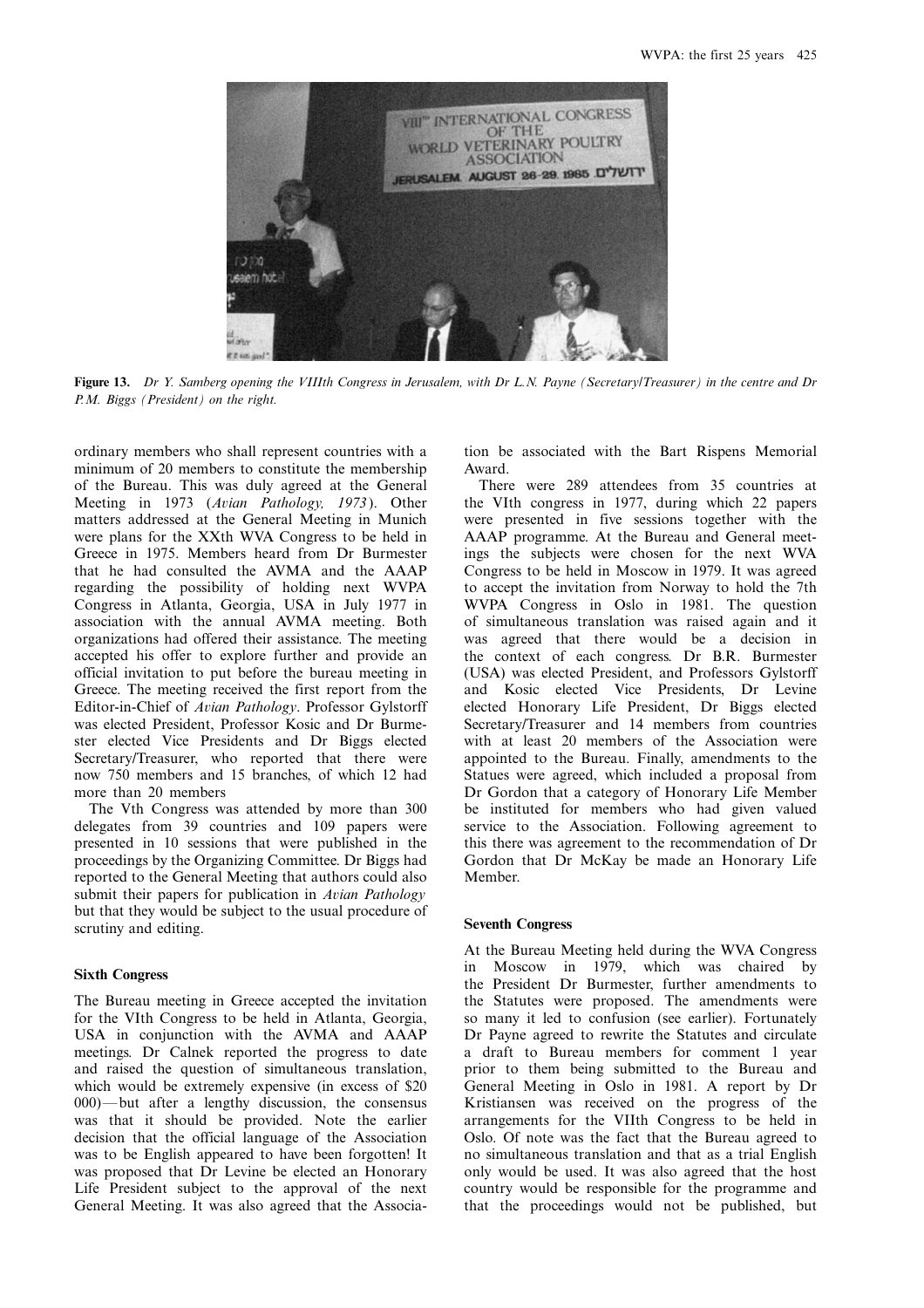Table 3. WVPA Congresses during the first 25 years

| Venue     | Year | Attendees | Countries | Papers |
|-----------|------|-----------|-----------|--------|
| Utrecht   | 1960 | 160       | 20        | 11     |
| Cambridge | 1962 | 200       | 18        | 12     |
| Paris     | 1965 | 300       | 33        | 25     |
| Belgrade  | 1969 | 600       | 31        | 109    |
| Munich    | 1973 | 300       | 39        | 109    |
| Atlanta   | 1977 | 289       | 35        | $22 +$ |
| Oslo      | 1981 | 256       | 38        | 92     |
| Jerusalem | 1985 | 350       | 29        | 126    |

Table 4. Membership numbers, number of countries with members and number of national branches from 1960 to 1985

| Year | Members | Countries | <b>Branches</b> |
|------|---------|-----------|-----------------|
| 1960 | 150     |           |                 |
| 1961 | 257     |           |                 |
| 1969 | 15      |           |                 |
| 1973 | 750     | $15+$     | 15              |
| 1975 | 670     |           | 23              |
| 1977 | 735     | $17+$     | 17              |
| 1979 | 760     | $16+$     | 16              |
| 1981 | 886     | $19+$     | 19              |
| 1983 | 965     | 37        | 21              |
| 1985 | 952     | 39        | 22              |

Blanks mean figures are not available.

papers could be submitted to Avian Pathology in the usual way.

There were 256 participants from 38 countries at the VIIth Congress and 52 papers were presented in four sessions each introduced by an invited speaker and a further 40 presented as written abstracts. Authors were asked to provide extended abstracts in English, French and German, which were available to participants. At the beginning of the General meeting the President reported the sad deaths of two Honorary Life Presidents, Dr R.F. Gordon and Dr P.P. Levine, and members stood in silent remembrance. Both had played crucial roles in the formation and development

Table 5. Honorary Life Members up to 1985

| Dr W.M. McKay    |  |
|------------------|--|
| Dr K. Fritzsche  |  |
| Dr F.T.W. Jordon |  |
| Dr H.J.L. Maas   |  |
|                  |  |
|                  |  |

|                 | <b>Table 6.</b> Secretary/Treasurers up to 1985 |  |
|-----------------|-------------------------------------------------|--|
| Dr R.F. Gordon  | 1959                                            |  |
| Dr W.M. McKay   | 1960                                            |  |
| Dr J.S. Garside | 1967                                            |  |
| Dr P.M. Biggs   | 1971                                            |  |
| Dr L.N. Payne   | 1981                                            |  |
|                 |                                                 |  |



Figure 14. Dr H. Maas, Honorary Life Member.

of the WVPA. Later in the meeting the Secretary/ Treasurer reported that membership stood at 866 with branches in 19 countries. The reserves of £5183 were satisfactory and it was reported that a surplus of funds mounting to \$5089 from the Atlanta Congress had been generously donated to the WVPA by the AAAP. This had been put into a Congress fund and was available to assist in the financing of future Congresses. The new Constitution and Rules that had been approved by the WVA were



Figure 15. WVPA logo.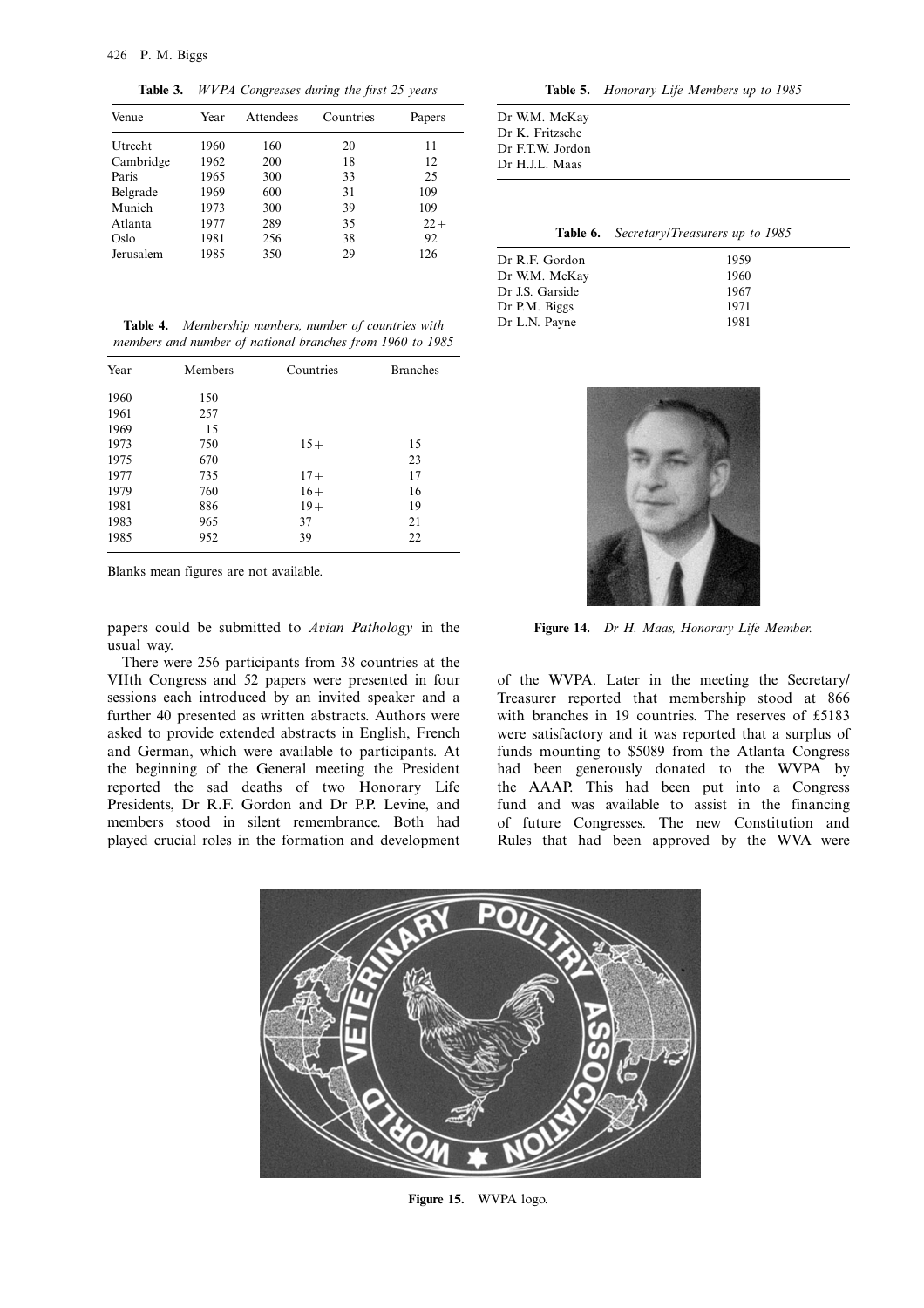Table 7. Presidents up to 1985

| Professor de Blieck    | 1959 |
|------------------------|------|
| Professor A. Brion     | 1960 |
| Dr R.F. Gordon         | 1967 |
| Dr PP. Levine          | 1969 |
| Professor I. Gylstorff | 1973 |
| Dr B.R. Burmester      | 1977 |
| Dr P.M. Biggs          | 1981 |
| Dr Y. Samberg          | 1985 |
|                        |      |

agreed. Five topics were agreed for the next WVA Congress to be held in Perth, Australia in 1983. Dr Biggs reported that only one invitation had been received to hold the VIIIth Congress in 1985 and that was from Israel, which was accepted. Finally, Officers were elected for the next 4 years. These were as follows: President, Dr P.M. Biggs (UK); Vice Presidents, Dr B.R. Burmester (USA) and Dr Y. Samberg (Israel); Secretary/Treasurer, Dr L.N. Payne (UK); and Editor-in-Chief of Avian Pathology, Dr P.M. Biggs.

#### Eighth Congress

Meetings of the Bureau and an Extraordinary General Meeting were held during the WVA congress in Perth, Australia in 1983. The President, Dr Biggs, paid tribute to the outstanding contributions to the Association by the late Professor Klimeš. Also in recognition of their contribution to the Association and/or knowledge of poultry diseases, Dr Burmester (USA) was elected an Honorary Life President and Dr Fritzsche and Dr Jordan as Honorary Life Members. Once again the matter of simultaneous translation was discussed and strong views were expressed both for and against, but no consensus was achieved. Dr Samberg in his report of the Organizing Committee of the VIIIth Congress in Israel said it was decided that simultaneous translation would be provided for French and German, subject to the participation of at least 50 participants for each language. This was endorsed by the Bureau.

There were 350 participants from 27 countries at the VIIIth Congress in Israel and the programme included seven invited speakers, two roundtable symposia (a novel introduction to Congress proceedings), 64 oral presentation and 35 posters. There was also a session on Pet Birds running concurrently on the last day. Ever since the Vth Congress in Munich, social programmes have been an integral part of Congresses and a banquet has become a required feature.

Although at the time of the VIIIth Congress in Jerusalem in 1985 the Association was strictly 26 years of age, it was also the 25th anniversary of the first Congress. There were now 952 members in 39 countries, of which 22 have branches and 17 of these exceeded 20 in membership and were represented on the Bureau. The finances were in excellent health, which after the agreed combining of the reserve and Congress funds stood at £9821. Dr Biggs was elected an Honorary Life President, Dr H. Maas (The Netherlands) an Honorary Life Member. Dr Samberg (Israel) was elected President, Dr Biggs and Dr

Bennejean elected Vice Presidents, Dr Payne elected Secretary/Treasurer and Dr Biggs was re-appointed Editor-in-Chief of Avian Pathology (Figure 13).

#### Summary

I have laid out a number of tables that summarize many of the facts that have been detailed in this paper. Tables 1-4 are self-explanatory. Table 5 presents the Honorary Life Members up to 1985. The qualifications for election to Honorary Life Member is to be an ordinary or associate member of the WVPA who has given long and valued service to the Association or a non-member who has made distinguished contributions to avian science. Dr McKay gave long and valued service to the Association in its early years, as outlined in the paper. Dr Fritzsche, a German Veterinary academic, published many important papers on Marek's disease in the 1930s and 1940s. Dr Jordon, a British veterinary academic, has spent most of his working life devoted to the study of poultry diseases, and continues to do so into his 80s. Dr Maas (Figure 14), a Dutch veterinarian, among other things worked with Dr Bart Rispens on Marek's disease. Table 6 is self-explanatory. Table 7 presents the Presidents up to 1985 all of whom became Honorary Life Presidents after their term as President. The qualification for Honorary Life President is a member of the Association who has served the Association with great distinction.

#### Conclusion

I can conclude this history of the first 25 years of the WVPA by saying that at the end of this period the Association had become a truly international association of considerable stature with secure finances and structure on which has been based its subsequent success. In 1969 a rather crude logo was introduced for the IVth Congress, which was refined and improved after the Oslo congress in 1981 (Figure 15). This epitomizes the ethos of the Association, which means we can all look forward to 2009/10 when the 50th anniversary will be celebrated with confidence.

#### Note

Although some of the information I have outlined in this short history are personal recollections, most has been taken from records of the early meetings and the minutes of Bureau and General Meetings of the Association.

#### Acknowledgements

The author is very grateful to Dr Zuijdam for Figures 1 to 6, 9 13 and 14.

#### **References**

Avian Pathology (1973). Minutes of the General Meeting held on 4th September 1973. Avian Pathology, 2, 306-312.